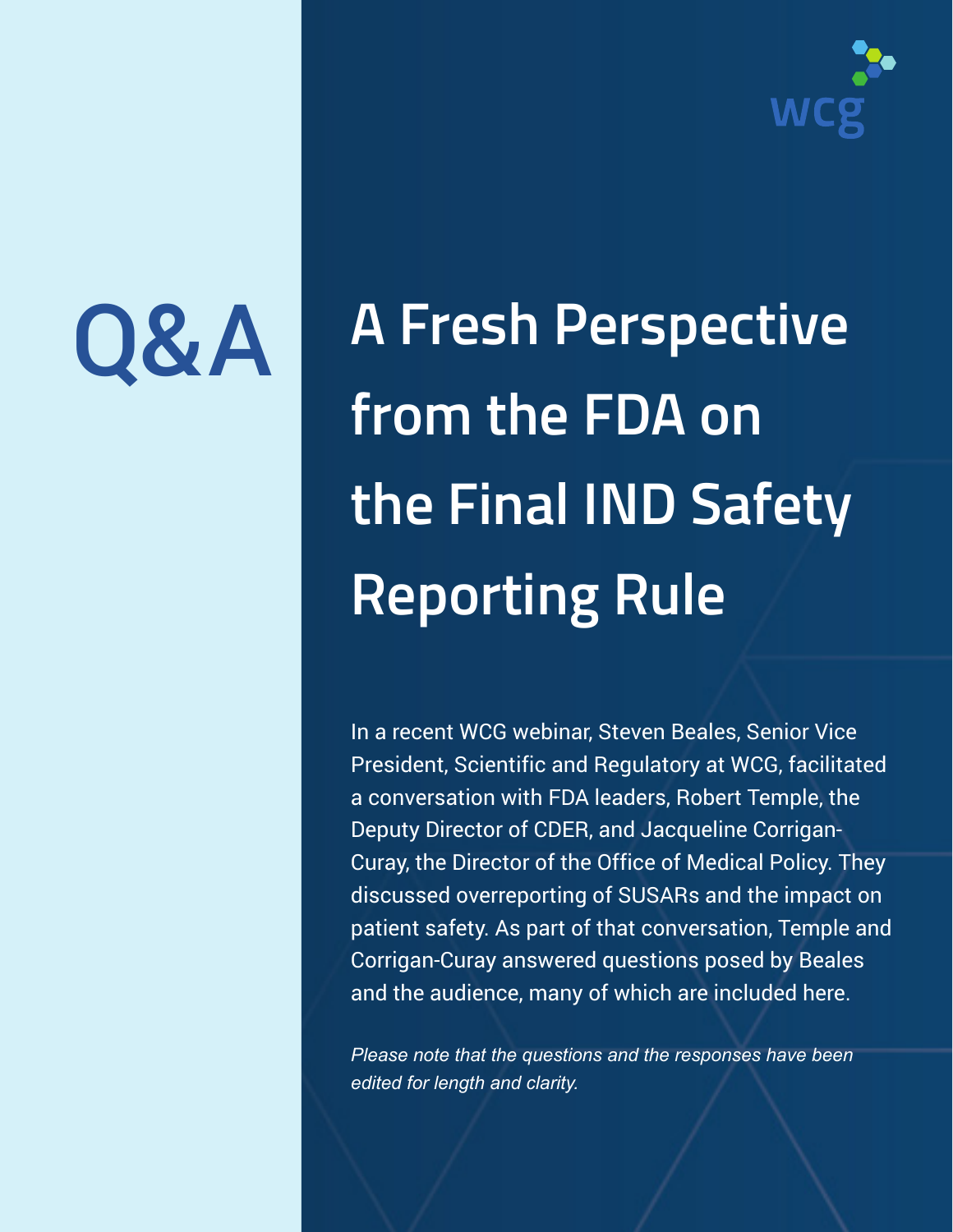**Q: Why do the FDA, investigators and IRBs continue to receive large numbers of uninformative safety reports that do not comply with the final rule for IND safety reporting?**

**A:** (Temple) I'm sure part of it is anxiety over not reporting something. But the main reason is that it's not so simple to do, especially for a small company with no safety experts. If you are a small company with no safety experts, you have some obligation to get a safety assessment group together. This is a fundamental requirement of a sponsor to monitor safety.

Sending a report that doesn't really look like an adverse effect of the drug is a waste of everybody's time. It wastes the time of our people too. They do have to read them. They can't just ignore them. That's not responsible of you to report.

It also flies in the face of what we're really hoping for, which is serious analysis of the events. If you just report everything, you might miss something important. That could be a disaster. If there's isn't a serious analysis, you're not really protecting the public or protecting patients the way you promised to.

**Q: Is it acceptable for a site to have a policy stating it will acknowledge reports from sponsor only when those reports deal with unanticipated problems that lead to a protocol change or some other change in study conduct?**  **A:** (Corrigan-Curay) When we receive an IND safety report, we assume the sponsor has done the analysis and is complying with our regulations as the best they can. It is often a judgement call. Under our regulatory framework, investigators are expected to review these reports to protect patient safety. If they're being reported under what our regulations require, then they are unexpected and serious. There is some evidence that they're possibly related.

They need to be provided to the IRB because, as we've stated clearly in guidance, we think they meet the criteria of an unanticipated problem.

In terms of reviewing thousands a month we realize that is a problem for the clinical trial system and for safety. If all of these events were unexpected and possibly related, that would be a problem potentially for the drugs. There needs to be greater dialogue about why they're being reported if they're not useful. You're communicating to us that the current guidance hasn't done everything we needed it to do. And so what else can we do?

We're willing to keep engaging on this. We have seen some companies very successfully, implement different procedures that allow for aggregate analysis and really teasing out where we think there is a threshold. 'How do we bring those best practices forward in other settings?' and 'What are the barriers to doing that?' are important questions.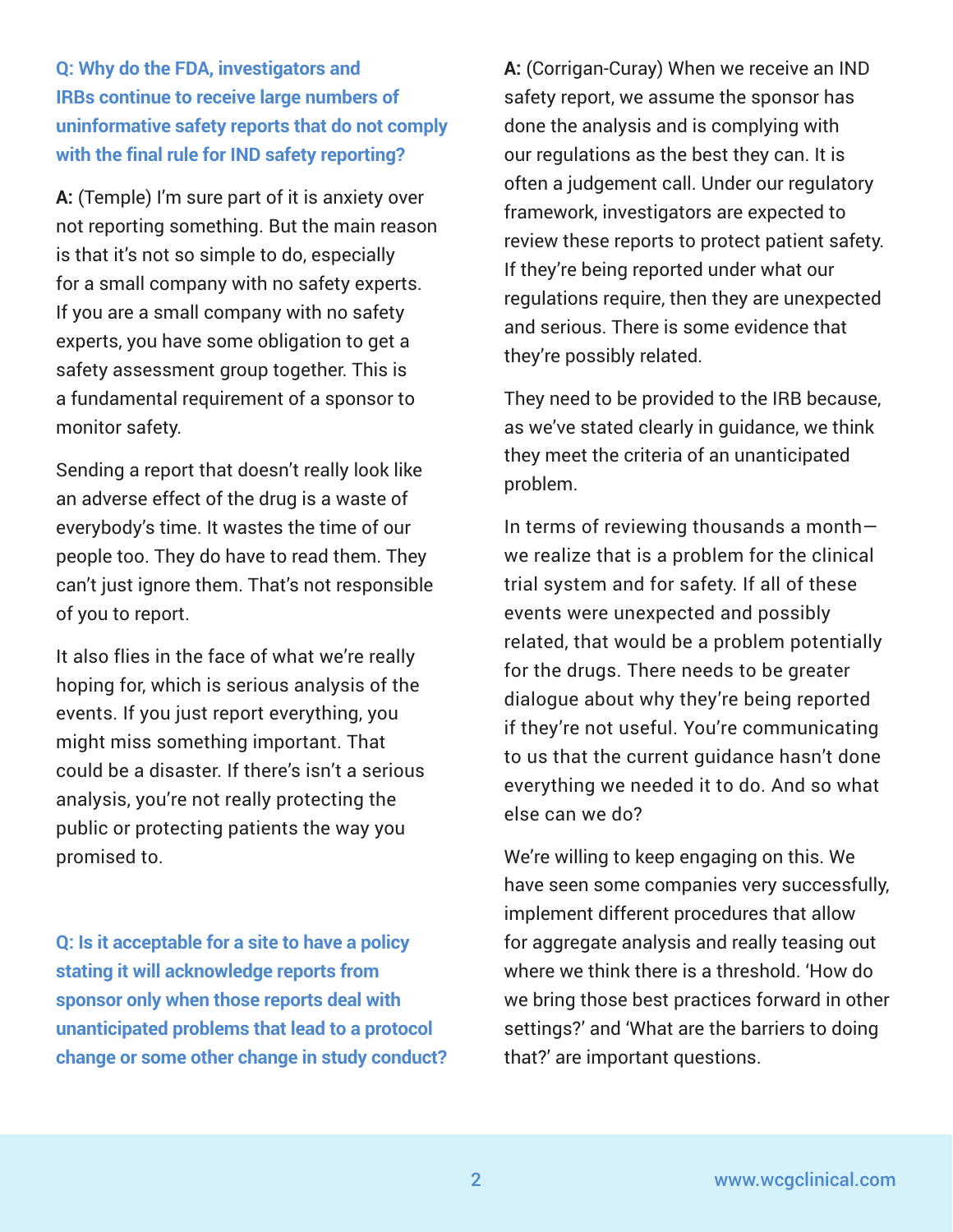**Q: To follow up, only the largest pharmas with the scientific expertise, large pharmacovigilance departments, etc., have been able to implement this guidance. Do you see changes in the guidance coming soon? Or do you see regulatory consequences if sponsors continue to ignore your suggestions and recommendations?**

**A:** (Temple) I think the first thing we have to do is get a better idea of just what we're actually getting and determine how uniform it is. Maybe you're right: Maybe it is big companies vs. small companies. But we need to get more details. I don't think it's out of the question that we would write guidance on how to do this better, and what the typical errors are and why.

Again, it's important to emphasize that doing it the wrong way not only makes work for people, but it also gets in the way of learning about the things that matter. I think that's our most important and most critical argument. That's the one that I think we should be prepared to talk about. It gets in the way. You might miss something that matters because you've just thrown everything over the wall.

**Sponsors have indicated that they think the FDA inspectors are sometimes more conservative and traditional on the guidance that you yourselves are. Is that a possibility?** 

**A:** (Corrigan-Curay) Well, I think certainly we try to keep our inspectors up to date on policy changes. I would also say, I believe in the past couple years, our inspectorate has actually been reorganized a bit, so that we have inspectors who focus on different areas. If you're an inspector for clinical trials, that's really where you're going to focus. If folks have examples of it, and we need to have some more internal discussions, we're always happy to have such feedback.

**Q: Bob, you wrote some excellent guidance on safety assessment committees. Can you share your thoughts on their usefulness in addition to other mechanisms in place, such as DMCs?** 

**A:** (Temple) Well, we never said you have to have a separate safety assessment committee. The trouble with the DMC is it's usually directed at a single study. But as we say in our guidance, if you evolve the DMC so that it looks at multiple studies, that's perfectly okay. They just need the appropriate competency to be looking at the accumulating data. They need to be knowledgeable enough about safety and related issues, and they need to be able to do analysis. What you call it is not the most important question. But there needs to be a group that can do this, and probably one person doing it alone is not enough.

**A:** (Corrigan-Curay) If you're a small company, but you have a DMC, can that DMC take on this role and help? We certainly would think that's possible. The real issue is that there must be a different SOP for the DMC when they're operating in this space. They aren't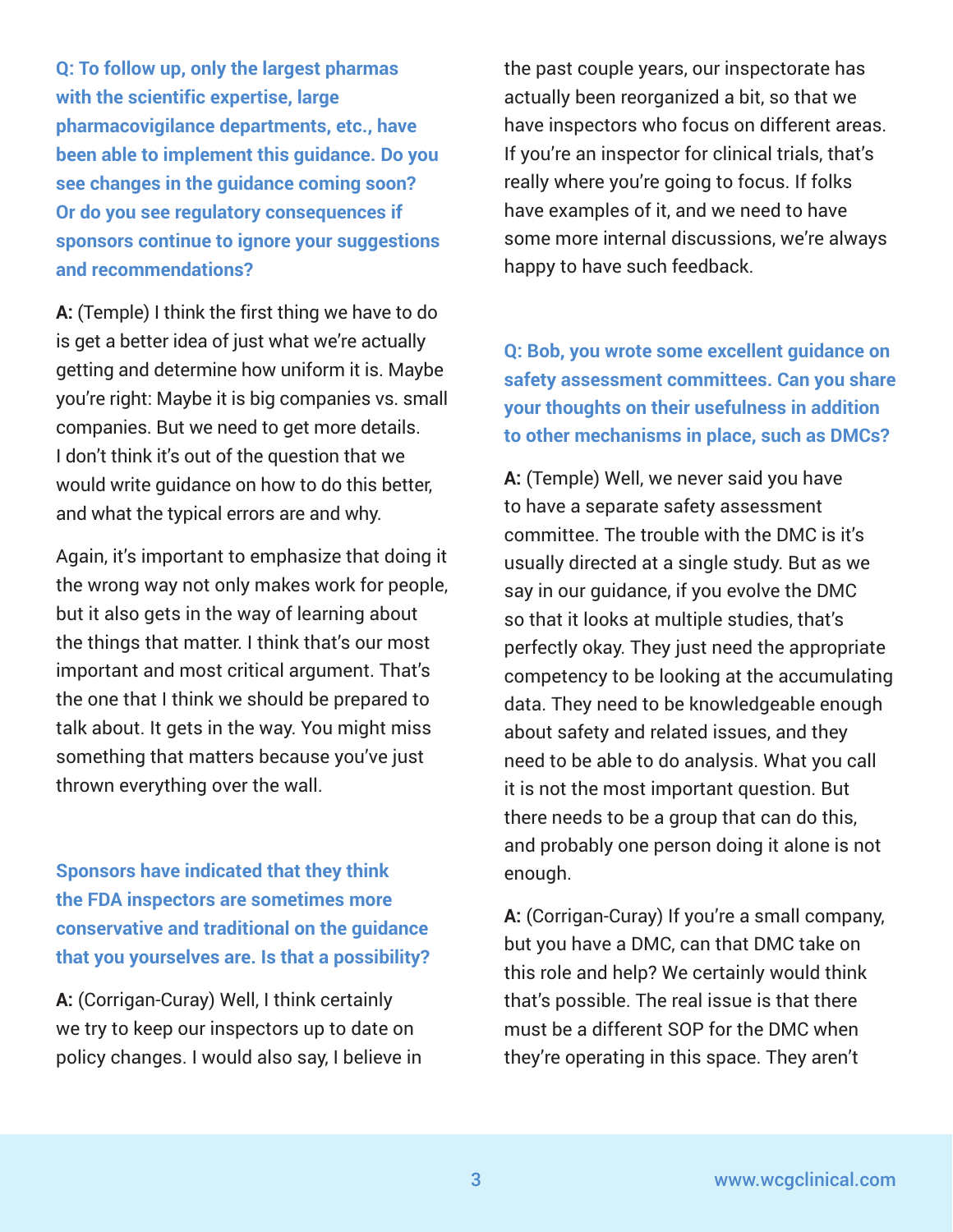doing the risk/benefit analysis in terms of whether their trial continues. Now, they are applying our standards and asking "Is there evidence to suggest this event is related?". They would need training to make sure which question we're answering and whether they're willing to take that on.

## **Q: Does the FDA provide any kind of training in this regard for sponsors who are looking to compose such a committee?**

**A:** (Temple) We've said a little bit about the expertise you need but not in a 'here's how to form a committee' way.

**A:** (Corrigan-Curay) When we write these guidances, we're trying to provide guidance but not limit some flexibility in implementation. We provided some examples of the types of folks who might be on a Safety Assessment Committee. But we also said, depending upon the program, it could be a larger group or a smaller group.

## **Q: Why is artificial intelligence, or similar technology, not being applied to the clinical trial space?**

**A:** (Corrigan-Curay) Judgement is required. Not that AI doesn't have judgment, but it's been challenging to apply AI and machine learning to things like clinical records. Things are not always represented in the same way. AI could perhaps be used to identify patterns

for additional analysis, but I don't think we can replace the clinical and other judgments, and quantitative reasoning that goes into deciding, especially in the aggregate situation, where you've reached a reporting threshold. I think we should explore tools for that, but I don't think that we can put this all on AI to solve the issue either.

There's been more exploration of AI on the post-marketing side, where the volume is even greater.

**A:** (Temple) Imagine those approaches being attached to a very huge trial being done under an IND: A 10,000 patient outcome study might benefit from AI.

**Q: In terms of global harmonization, sponsors feel they're having to do double work. Let's say we've got patients who are bleeding severely, and we're into the aggregate analysis. We're continuing to get events, we're sending them off to Europe, Japan, etc. Sponsors lean toward sending it to the FDA, just in case. "Better to send than not send," is a prevailing view in the industry. Do you have thoughts on that?**

**A:** (Temple) My thought is that we have specifically said, that is not what we want you to do. We do not want to hear about every serious event, especially if it's something that happens in the population even without the drug. We want them to analyze the rate of these events in the treated and the untreated group, and then send it to us as the aggregate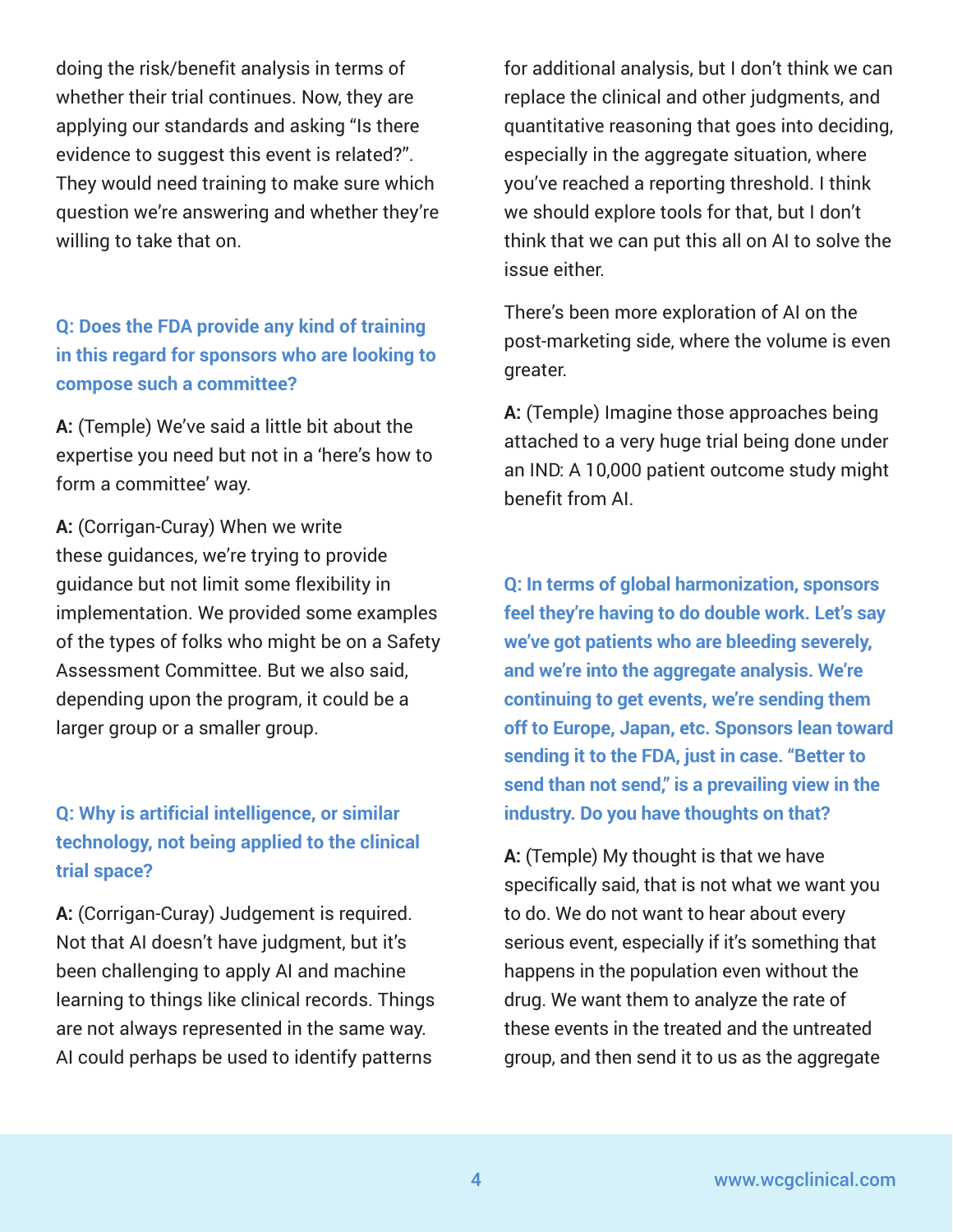analysis. We quite clearly don't want them if they don't meet that test.

Now, what the threshold is for deciding that it meets the test could be debated. Do you need nominal significance or is a good strong mean enough? Those are judgment calls. But just the fact that it happened, that someone had a heart attack, that's a serious event. But that doesn't mean the drug did it and we do not want to see those reported to us.

**Q: Can you compare ICH-E6 ADR phrase "reasonable possibility cannot be ruled out" with 312.32(a) "evidence to suggest a causal relationship? Are they the same standard? Given that ICH-E6 has been accepted by the FDA as official guidance, are we in effect asking sponsors to follow two separate standards?**

**A:** (Temple) I think those two phrases are not equivalent, and we've clearly stated what we think the standard should be. But what we mean is we want evidence to suggest causality, and we've given examples of what that means and that's when we think they should be reported.

I know I keep saying this. Looking at the data that way is part of what is responsible behavior by a sponsor. If you just reflexively throw things over the wall, you don't find anything, you don't know anything. You're just tossing noise out. This is part of what a sponsor is supposed to be doing to protect patients—analyzing, looking at it.

**Q: In investigator-initiated studies, what expectations are there of sponsor investigators to conform to the final rule, particularly conducting aggregate analyses, etc.?**

**A:** (Corrigan-Curay) That's a difficult one. We expect all investigators to be able to comply with all the IND regulations, including IND safety reporting. But certainly they're not going to have all the data for an aggregate analysis, and in a single trial, there may not be enough events to really understand whether you've got an aggregate analysis. I think it's a little challenging there.

We would hope that, perhaps, with investigational products, investigators might also be in communication with the sponsor, if they are questions. But I don't think we have guidance, particularly on how to address the aggregate analysis, at this time. We recognize that they will have more limited ability to do that, and they probably will have fewer events to detect it.

# Missed the webinar?

[Watch it here](https://www.wcgclinical.com/insights/videos/a-fresh-perspective-from-the-fda-on-the-final-ind-safety-reporting-rule)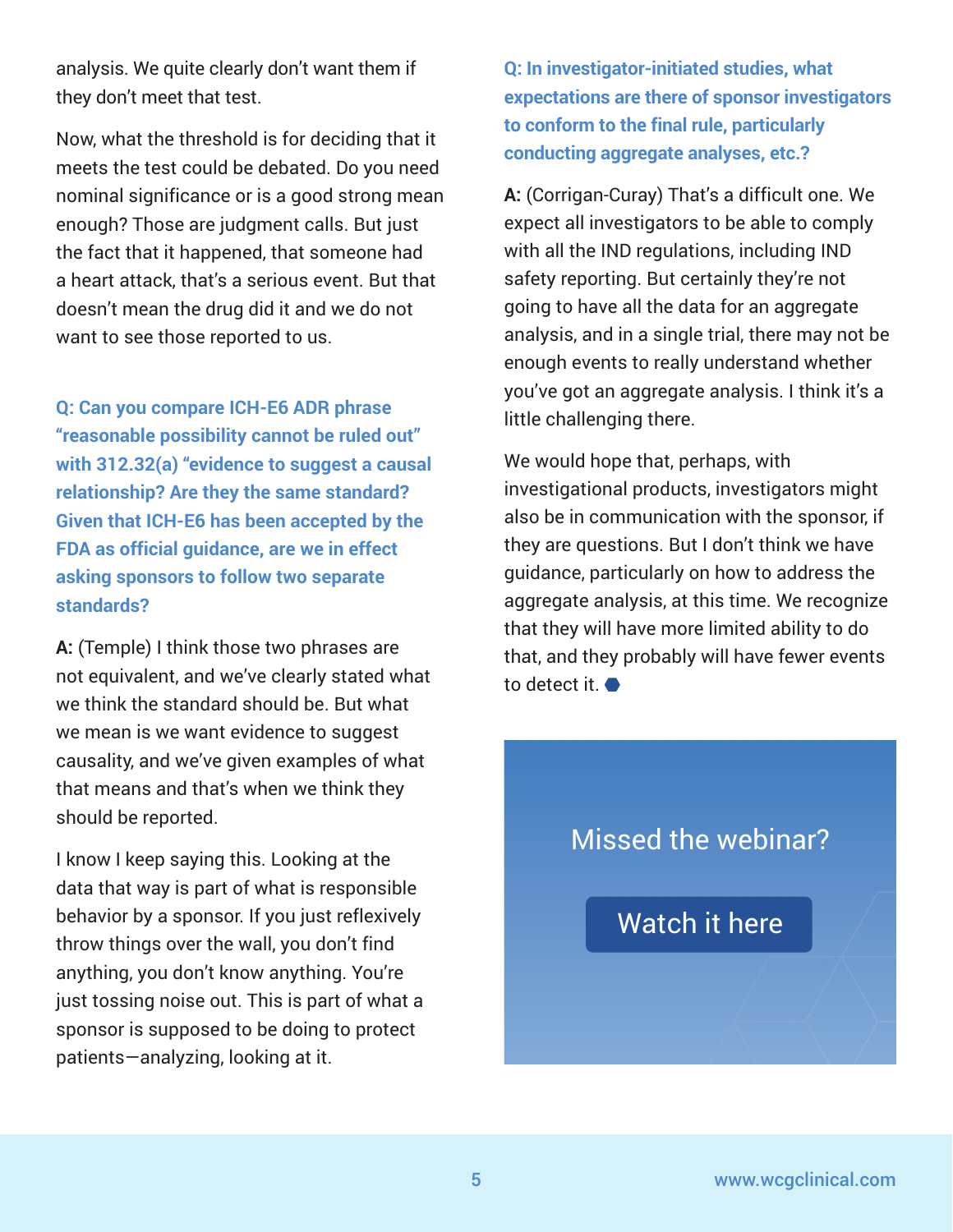

#### **Steven Beales, SVP, Scientific and Regulatory, WCG**

Steven Beales is the Senior Vice President & Market Owner of Safety Reporting at WCG. An expert in the field of safety reporting technology, Mr. Beales has 25 years of experience in IT, and has spent over 16 years in the pharmaceutical industry. He joined WCG's ePharmaSolutions in 2009 and led implementation of the company's Safety Reporting Solution at Genentech across 100+ countries. In 2015, he led creation of WCG's SafetyPortal which includes a data-driven rules engine configured with safety regulations from those countries, which saved one organization hundreds of millions of dollars in the years since adoption. Over 200 million safety alerts have been distributed by these solutions via the cloud.



Dr. Robert Temple serves as CDER's Deputy Center Director for Clinical Science and Senior Advisor in the Immediate Office of the Office of New Drugs (OND). As the senior advisor, Bob is a consultant to the OND director and other FDA officials on matters related to clinical program objectives.

Dr. Temple has a long-standing interest in the design and conduct of clinical trials. He has written extensively on this subject, especially on choice of control group in clinical trials, evaluation and active control trials, trials to evaluate dose-response, and trials using "enrichment" designs. He has been involved in the development of many International Conference on Harmonization (ICH) guidelines and numerous FDA guidances, including ones on study enrichment and on issues related to the design and interpretation of non-inferiority studies.



### **Dr. Jacqueline Corrigan-Curay, J.D., M.D., Director of CDER's Office of Medical Policy**

Dr. Corrigan-Curay serves as Director of CDER's Office of Medical Policy (OMP). As Director of OMP, she leads the development, coordination, and implementation of medical policy programs and strategic initiatives. She works collaboratively with other CDER program areas, FDA centers, and stakeholders on enhancing policies to improve drug development and regulatory review processes.

extending the companion of the companion of the companion of the companion of the companion of the companion o<br>The companion of the companion of the companion of the companion of the companion of the companion of the comp Dr. Corrigan-Curay brings to the position a unique legal, scientific policy, and clinical background with expertise in risk and scientific assessment, and clinical trial design and oversight.